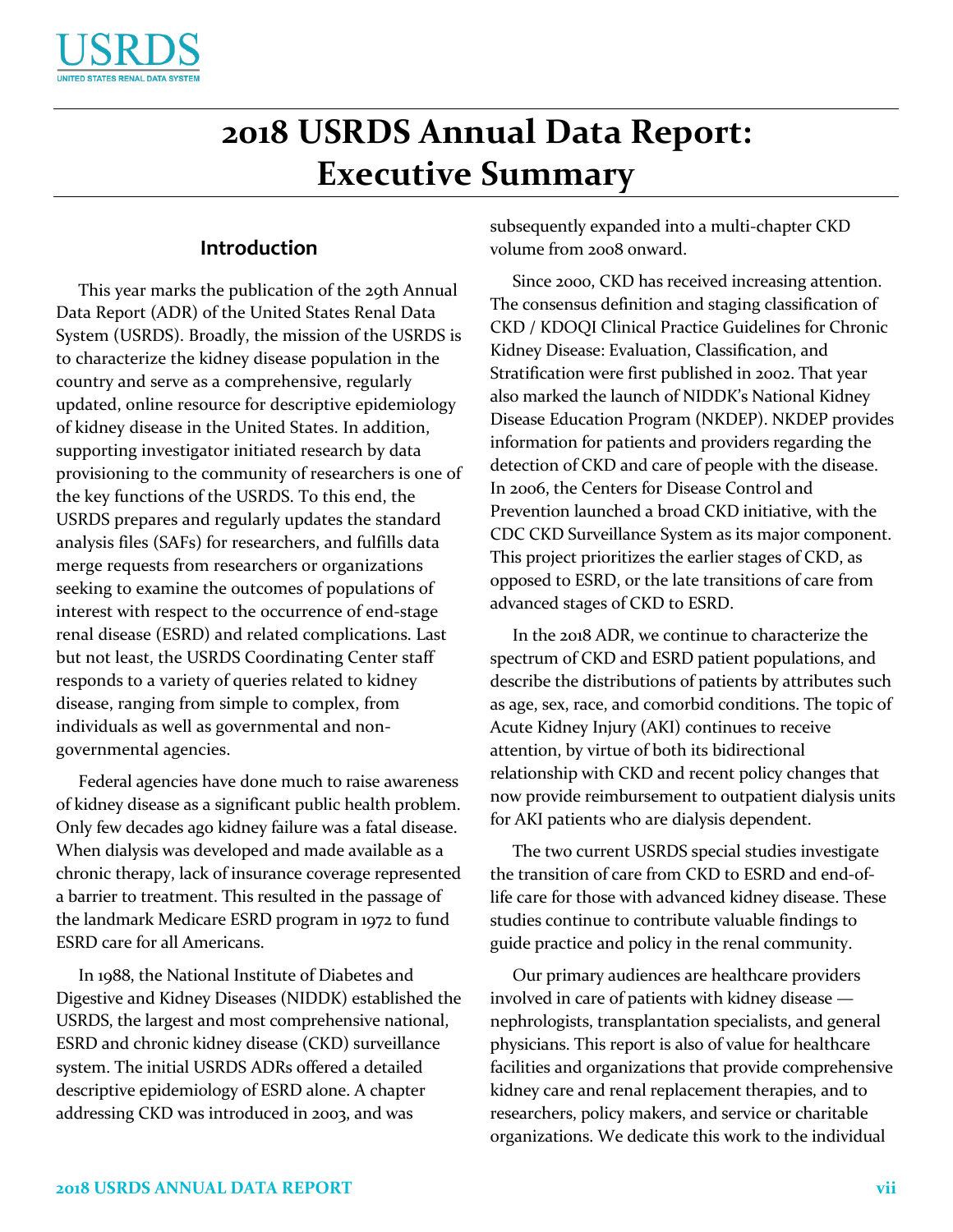patients and their families and caregivers whose daily lives are affected by kidney disease.

# **What's New (or Relatively New) in the 2018 USRDS Annual Data Report**

Beginning on October 1, 2015, the newly revised International Classification of Diseases, Tenth Revision, Clinical Modification (ICD-10-CM) coding system was implemented. Many of our data sources utilize these diagnosis codes to identify specific stages of kidney disease and common comorbid conditions. We continue to build on the challenge of transitioning our data and analyses from ICD-9-CM diagnosis and procedure codes to the ICD-10-CM codes. This has allowed us to provide continuity with the data trends and analyses presented in previous ADRs. Our CKD and ESRD Analytical Methods chapters include detailed comparisons of the ICD-9-CM and ICD-10- CM diagnosis codes used to define medical conditions in the health insurance claim data files throughout the ADR.

No individual data source exists that captures the disease experiences of all Americans who live with kidney disease. A large proportion of our information is drawn from Medicare beneficiaries; however, they are not a nationally representative population.

Since 2017 we have included two new data sources that have expanded our coverage of the U.S. population.

 We continue to examine data purchased from the Optum Clinformatics™ Data Mart Database (OptumInsight, Eden Prairie, MN). The Optum Clinformatics™ Data Mart provides paid medical and prescription claims and enrollment information for participants in commercial insurance plans (e.g. HMOs), and the Medicare Advantage plans of a large U.S. managed care health insurance company. Included are plan members who were enrolled in both a medical and a prescription plan. These data allow us to examine the experience of younger, employed individuals, and all areas of the country are represented in the samples. The Optum Clinformatics™ cohorts include information on about nine million lives per year.

 We continue to expand our analyses of Veterans Health Administration Data (VHA). This national health system-derived data represents more than six million veterans.

As in the 2017 ADR, in the interest of drawing attention to disparities whenever possible, we continue to characterize the ESRD population by race *and* ethnicity categories, as opposed to race *or* ethnicity. In previous ADRs, we considered ethnicity separately from race, based on whether a person was Hispanic, or not. As the Hispanic population in America grows, it becomes more meaningful and accurate to examine separate cohorts of non-Hispanic White, non-Hispanic Black, and Hispanic patients, the majority of whom identify themselves as White. Whenever possible, our race categories match those of the U.S. Census. Census definitions change periodically, most recently in 2000. We report data prior to 2000, but in the 2018 ADR employ the most recent census categories wherever possible. However, race and ethnicity categorizations are limited by the categorizations available in the source datasets. We were unable to replicate the current census race and ethnicity characterization in the CKD volume for this reason.

In the interest of examining regional differences, and to provide information salient to our audiences in different areas of the country, we continue to report geographic variations by health service area or ESRD network.

A new chapter on CKD in children and adolescents has been included in 2018, along with continued expanded coverage of ESRD among children, adolescents and young adults, including information about childhood onset ESRD among patients who have transitioned to adulthood. The ESRD hospitalization chapter now includes emergency department visits and observation stays in addition to the continued emphasis on inpatient stays and readmissions.

## *DATA SOURCES AND ANALYTICAL METHODS*

Originally, the ADR was the product of a standalone ESRD database that served as a source of descriptive epidemiology of ESRD patients covering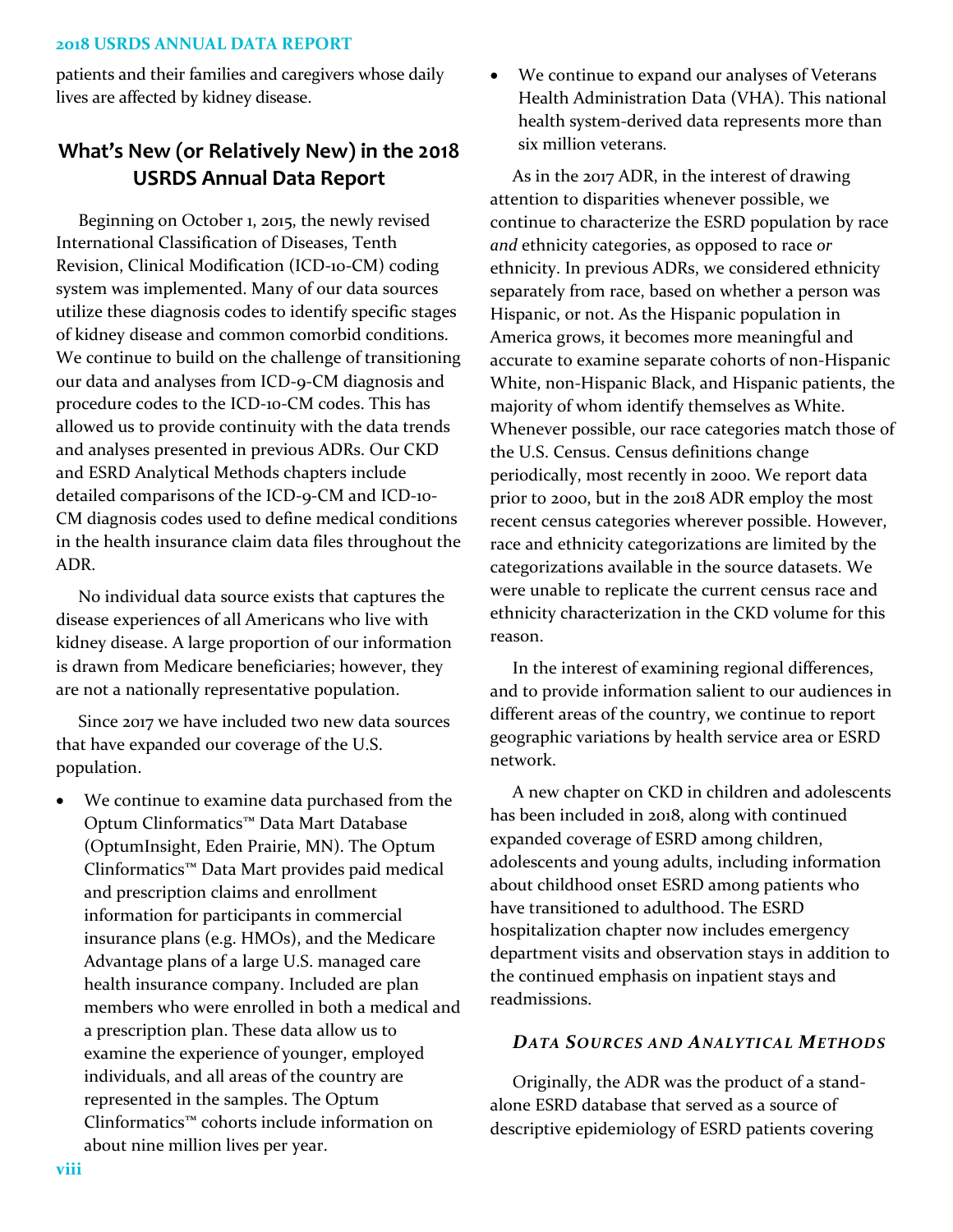areas such as incidence, prevalence, modality of renal replacement and treatment history, along with biochemical data, dialysis claims, and information on medication use, payer histories, hospitalization events, deaths, physician/supplier services, dialysis providers, and renal transplantation. The findings presented in the ADR are now drawn from numerous data types and sources. Details of these are described in the [Data Sources](https://www.usrds.org/2017/view/v2_00_appx.aspx#DataSources) sections of the *CKD Analytical Methods* and *[ESRD Analytical Methods](https://www.usrds.org/2017/view/v2_00_appx.aspx)* chapters. We also describe data preparation and management, variable definition, and the analytic methods used to generate the study cohorts, and produce the statistics, figures, and tables presented in the ADR.

Downloadable PowerPoint files containing tables and figures in each chapter are available on the *[USRDS website](https://www.usrds.org/)*. In addition, readers should be aware that the underlying data tables used to generate the figures in individual chapters are available for download as Microsoft Excel spreadsheets on the USRDS website. Thus, in order to supplement the figures presented in the ADR chapters, readers may opt to examine the data tables in the Excel download files.

# *RENAL DATA EXTRACTION AND REFERENCING (RENDER) SYSTEM*

The USRDS Renal Data Extraction and Referencing (RenDER) System is an online data querying application available through the USRDS website, allowing access to a wealth of information regarding ESRD in the United States. It quickly returns an accurate table of data or interactive map based upon the user's query specifications. Tables can then be copied into a spreadsheet application on the user's computer for further manipulation and investigation. Map images can be copied or saved to local applications. In addition, a dBase file of the data, which can be opened in MS Excel, is also offered for download. We are continuing to develop RenDER and plan to continue enhancing the functionality of the interface. We plan to eventually add the capability for additional rate calculations and graphing capabilities, as well as an expanded database.

## *SUMMARY OF DATA SOURCES*

Data on CKD in the non-institutionalized, general population come from the National Health and Nutrition Examination Survey (NHANES) and the Behavioral Risk Factor Surveillance System (BRFSS), both conducted by the Centers for Disease Control and Prevention.

The majority of USRDS analyses employ claimsbased and enrollment data obtained from the Centers for Medicare & Medicaid Services (CMS). Files for Medicare Parts A and B contain billing data from final action claims submitted for Medicare beneficiaries in which all adjustments have been resolved. The Medicare Prescription Drug Event File includes data submitted by health plans whenever a Medicare beneficiary fills a prescription; Part D coverage data has been available since its introduction in 2006.

For patients with CKD, acute kidney injury, and related comorbidities, analyses are performed on the Medicare 5% sample. These Standard Analytical Files (SAFs) are a random sample of 5% of the entire Medicare population. Medicare ESRD Claims SAFs contain data from claims for medical services provided to Medicare beneficiaries with ESRD. Institutional claims include those for inpatient, outpatient, skilled nursing facility, home health agency, and hospice services. Non-institutional claims include those for physicians and suppliers, and for durable medical equipment.

The Medicare Enrollment Database (EDB) is the designated repository of all Medicare beneficiary enrollment and entitlement data, including current and historical information on beneficiary residence, Medicare as secondary payer and employer group health plan status, and Health Insurance Claim/Beneficiary Identification Code crossreferencing.

Other CMS data files consist of information submitted through ESRD specific forms completed by providers or facilities. These include the Medical Evidence form (CMS 2728), used to register patients at the onset of ESRD, the Death Notification form (CMS 2746), and the Facility Survey form (CMS 2744). The latter reports the counts of patients being treated at the end of the year, new ESRD patients starting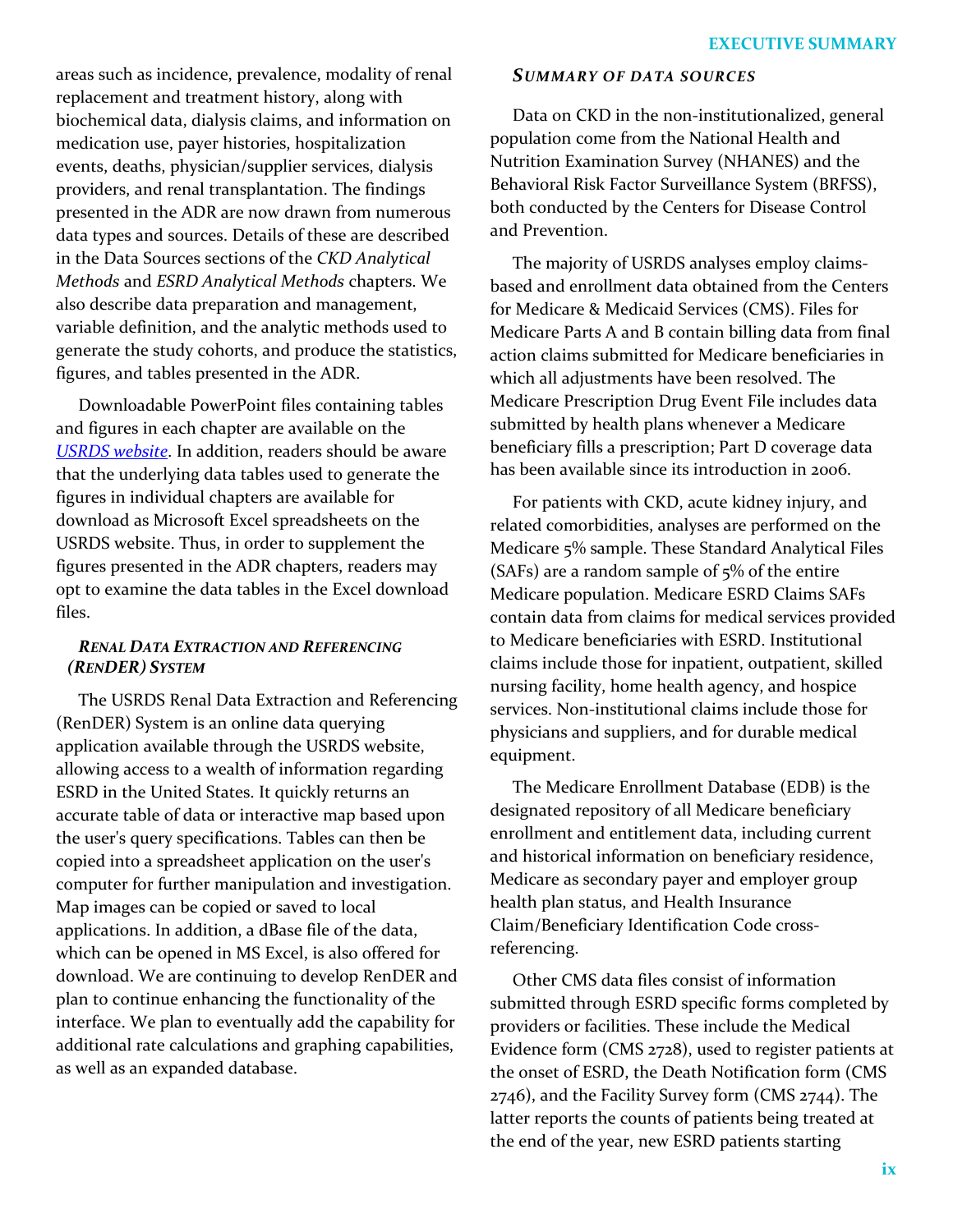treatment during the year, and patients who died during the year. Both Medicare and non-Medicare end-of-year patients are counted. CMS Dialysis Facility Compare data define corporation name and ownership type for each renal facility.

CROWNWeb is a web-based data collection system that was implemented nationally in May 2012. It captures clinical and administrative data from Medicare-certified dialysis facilities for all ESRD patients. Clinical measures are also available in the VHA data and to a lesser degree in NHANES.

CDC National Surveillance Data was collected during 1993-1997 and 1999-2002. It was a non-patient specific survey of dialysis facilities on patient and staff counts, membrane types, reuse practices, water treatment methods, therapy types, vascular access use, antibiotic use, hepatitis vaccination, and conversion rates (for both staff and patients), as well as the incidence of HIV, AIDS, and tuberculosis.

Population data are from the 2000 and 2010 United States Census, and incorporate CDC postcensal and intercensal population estimates. USRDS summarizes the data with different race and ethnicity categories at state and national levels.

# **Summary/Key Findings**

Readers are referred to the 2018 USRDS ADR Infographic on the USRDS website for an overview of key highlights. The following paragraphs represent only an outline of some of the salient findings reported in the 2018 ADR. More detailed commentary and the USRDS Special Studies reports are presented within the individual chapters of the ADR.

# *VOLUME 1: CHRONIC KIDNEY DISEASE IN THE UNITED STATES*

Volume 1 of the 2018 USRDS ADR provides an analysis of chronic kidney disease (CKD) in the United States. It includes the following chapters as a road map to the early stages of kidney disease: *CKD in the General Population* (Chapter 1); *Identification and Care of Patients with CKD* (Chapter 2); *Morbidity and Mortality in Patients with CKD* (Chapter 3); *Cardiovascular Disease in Patients with CKD* (Chapter

4); *Acute Kidney Injury (Chapter 5); Healthcare Expenditures for Persons with CKD (Chapter 6); Prescription Drug Coverage in Patients with CKD (Chapter 7); and* the USRDS Special Study Center report on *Transition of Care in Chronic Kidney Disease (Chapter 9 )*.

Through the analyses and investigations in these chapters, we tell the story of CKD — one that is important not only to the domestic and international renal communities, but for the general population as well. It is important for everyone to understand and care about the growing implications of kidney disease. These chapters synthesize a wealth of data and describe how this often silent condition can be recognized. Throughout these chapters, we present status and trends. We discuss risk prediction and prevention, disease management, and opportunities to slow disease progression. We discuss the interactions with common comorbid conditions and emphasize the need for interventions before reaching the oftenirreversible need for renal replacement therapy.

## *CHAPTER 1: CKD IN THE GENERAL POPULATION*

Overall, chronic kidney disease (CKD) prevalence has remained relatively stable during the last two decades. Prevalence of CKD (Stages 1-5) in the general U.S. adult population was 14.8% in 2013-2016, based on NHANES data. CKD Stage  $3(6.4\%)$  was the most prevalent (Figure 1.1). In the general U.S. population during the years 2013-2016, the prevalence of a urinary albumin-to-creatinine ratio (ACR) of >10 mg/g of creatinine was 33%, including 8.5% with ACR 30–300 mg/g and 1.6% with ACR >300 mg/g (Figure 1.3). In the future, we anticipate that a subset NHANES sample will undergo repeat testing of both blood and urine, allowing assessment of CKD prevalence using the persistence criterion of the KDIGO definition.

In light of the 2017 blood pressure guidelines from the American College of Cardiology/American Heart Association (ACC/AHA), this year we examine hypertension control at both 130/80 mm Hg and 140/90 mm Hg. In a comparison of four cohorts of NHANES participants (2001-2004, 2005-2008, 2009-2012, and 2013- 2016), little change was seen among individuals without CKD, but among individuals with CKD, the percentage within the ACC/AHA guidelines has improved from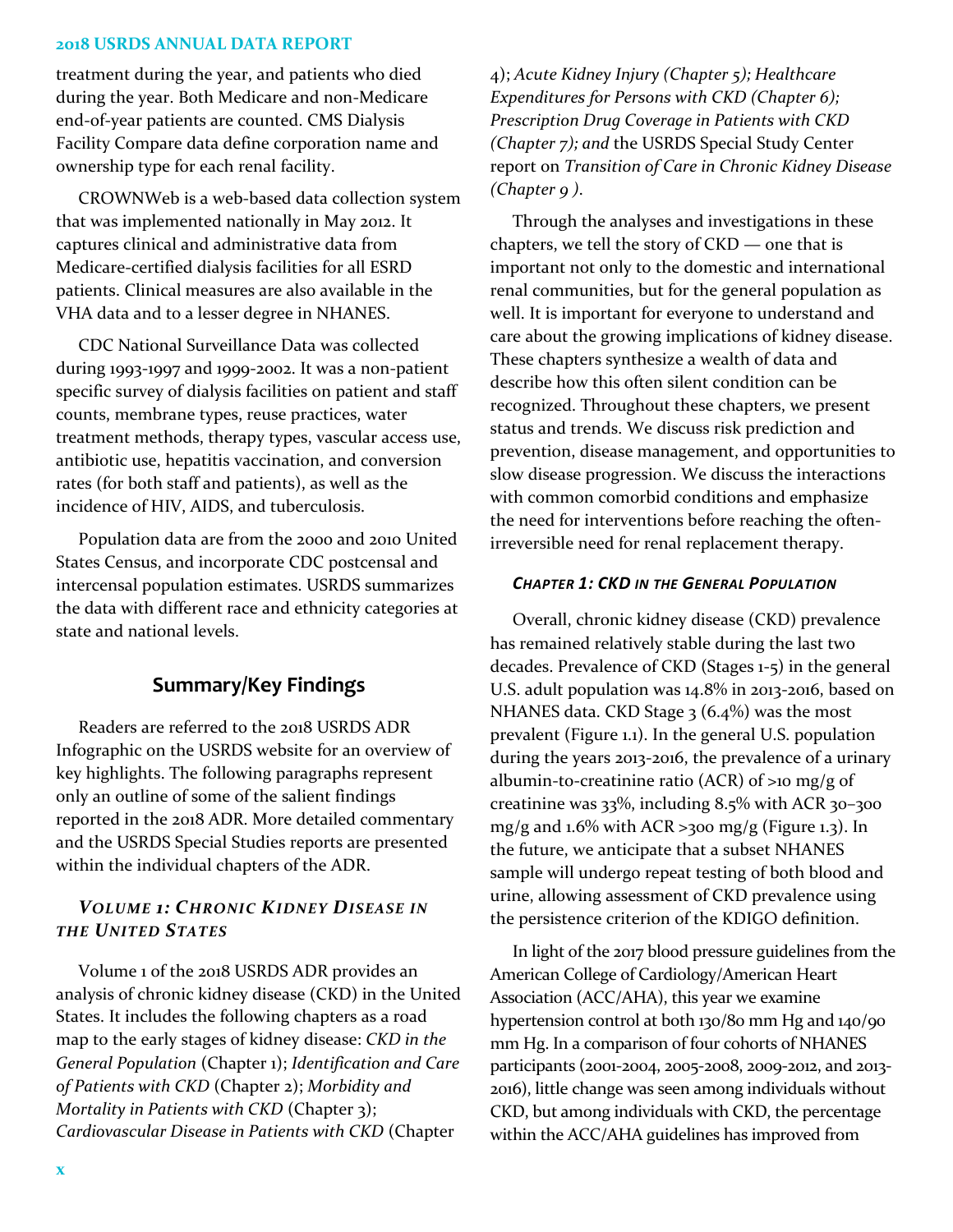40.4% to 48.8% for BP <130/80 and from 61.5% to 68.4% for BP <140/90 (Figures 1.10.b & 1.10.a).

The prevalence of self-reported CKD remains very low in the U.S. general population. Comparing these same four NHANES cohorts, we continue to see little improvement in the percentage of individuals with CKD who were aware of their disease in the early stages, but among individuals in Stage 4, CKD awareness increased from 36% to 57%. Even for individuals with hypertension (HTN) and diabetes mellitus (DM), only 15% were aware of their kidney disease.

# *CHAPTER 2: IDENTIFICATION AND CARE OF PATIENTS WITH CKD*

Over half of patients in the Medicare 5% sample (aged 65 and older) had at least one of three diagnosed chronic conditions – chronic kidney disease (CKD), cardiovascular disease (CVD), or diabetes mellitus (DM), while 19.9% had two or more of these conditions. Within a younger population derived from the Optum Clinformatics™ Data Mart (ages 22-64 years), 10.6% had at least one of the three conditions, and 1.6% had two or more. As indicated by diagnosis claims and biochemical data from the Department of Veterans Affairs (VA), 15.6% of patients had at least one of the three conditions, while 2.4% had at least two (Table 2.2.b).

The proportion of patients with recognized CKD in the Medicare 5% sample has grown steadily, from 2.7% in 2000 to 13.8% in 2016 (Figure 2.2). In the Medicare 5% sample and VA data, 13.8% and 14.9% of patients had a diagnosis of CKD in 2016, as opposed to only 2.0% of patients in the Optum Clinformatics™ population (Table 2.4).

Testing for urine albumin is recommended for patients with DM. Among Medicare patients with a diagnosis of DM, claims data indicated that testing for urine albumin has become more common, but was conducted for less than half of these patients—41.8% in 2016, up from 26.4% in 2006. In 2016, urine albumin testing was performed in 49.9% of diabetic Medicare patients who also had diagnoses of CKD and hypertension (HTN). Patterns were similar in the Optum Clinformatics™ population, but with somewhat lower rates of testing (Figures 2.3 and 2.4).

Among Medicare patients with recognized CKD in 2015, patients who saw a nephrologist were roughly twice as likely to have a claim for urine albumin testing in 2016 (55.4%) than those who saw only a primary care physician (26.7%; Figure 2.5).

# *CHAPTER 3: MORBIDITY AND MORTALITY IN PATIENTS WITH CKD*

This chapter considers mortality, hospitalization and readmissions among chronic kidney disease (CKD) patients using the Medicare 5% sample and Optum Clinformatics™ data from a commercial insurer.

In 2016, Medicare patients with CKD experienced a mortality rate of 122.6 per 1,000 patient-years. When adjusted for sex, age, and race, the rate remained more than double the 43.1 per 1,000 patient-years of those without CKD. Mortality rates increased with CKD severity, but the gap has narrowed between CKD and non-CKD patients from 2004 to 2016 (Table 3.1 and Figure 3.1). Male patients without CKD experienced higher adjusted mortality rates of 48.2 per 1,000 patient-years than did females, at 39.2. This relative difference was similar among those with CKD, with an adjusted mortality rate of 114.4 per 1,000 patient-years for males and 94.9 for females (Table 3.1 and Figure 3.4). In 2016, Medicare age and sex adjusted mortality rates were 104.2 per 1,000 patient-years for Whites and 106.6 per 1,000 patient-years for Blacks/African Americans (Figure 3.5).

Adjusted hospitalization rates declined from 2015 to 2016 in both the Medicare and Optum Clinformatics™ CKD and non-CKD patients. The decline was greater for CKD patients than for patients without CKD in both populations (Figure 3.7). Not surprisingly, among Medicare patients, after adjustment for sex and race, rates of hospitalization in older patients were greater than for younger age cohorts. In the CKD group, hospitalization rates for those over 85 years was 39.7% higher than among those aged 66 to 69 years: 706.2 vs. 505.4 admissions per 1,000 patient-years at risk (Figure 3.12). Black patients with CKD had higher adjusted rates of hospitalization than did Whites and Other races (651.8 vs. 568.3 vs. 471.1 per 1,000 patient-years). Disparities in outcomes increased with disease severity (Figure 3.14). At 21.6%, unadjusted rates of hospital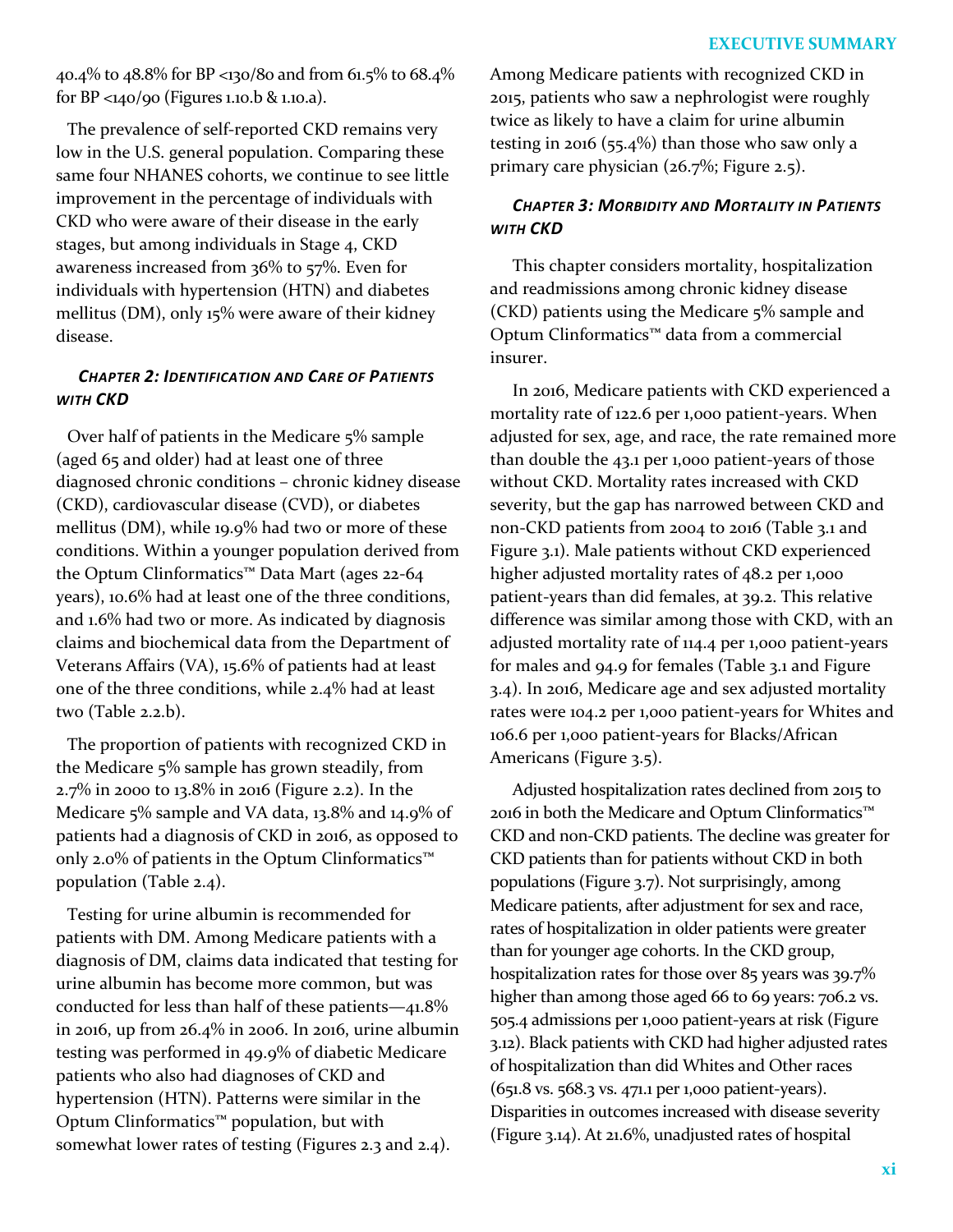readmission in Medicare patients with CKD were higher than the 15.3% for those without CKD (Table 3.3).

# *CHAPTER 4: CARDIOVASCULAR DISEASE IN PATIENTS WITH CKD*

The prevalence of cardiovascular disease (CVD) was 64.5% among patients aged 66 and older who had chronic kidney disease (CKD), compared to 32.4% among those who did not have CKD (Table 4.1). The presence of CKD is associated with worsened shortand long-term prognosis for many common cardiovascular diseases. For example, the adjusted two-year survival of patients with acute myocardial infarction (AMI) and without a diagnosis of CKD was 82%, compared with 75% for CKD Stage 1-2 patients and 59% for Stage 4-5 patients (Figure 4.2). The presence of cardiovascular disease is also associated with worsened short- and long-term prognosis for patients with CKD. Over a two-year period, Medicare patients with both heart failure and CKD had an adjusted survival probability of 77.8%, compared to 90.2% for those with CKD alone (Figure 4.5).

Atrial fibrillation (AF) was common among Medicare patients with CKD (23.8%). The prevalence of AF was higher among males, older persons, and patients with hypertension (HTN), advanced stages of CKD, and heart failure (HF). Nearly half of CKD patients with heart failure had a diagnosis of AF (Table 4.5).

Angiotensin converting enzyme inhibitors (ACEs) and angiotensin receptor blockers (ARBs) are mainstays of heart failure therapy and were prescribed to 59.9% of CKD patients with HF, compared to 61.2% of non-CKD patients with HF. Although direct oral anticoagulants have been less studied among patients with CKD, these drugs were prescribed to 30.9% of patients with AF and CKD, as compared with 33.2% of patients with AF and no CKD (Table 4.4).

## *CHAPTER 5: ACUTE KIDNEY INJURY*

In 2016, 4.4% of Medicare fee-for-service beneficiaries experienced a hospitalization complicated by acute kidney injury (AKI), double the proportion of 2.2% in 2006 (Figure 5.1). Risk of AKI increases with age and in the presence of comorbidities such as chronic kidney disease (CKD) and diabetes mellitus (DM). About 1 in 5 hospitalized Medicare patients with both CKD and DM experience a hospitalization with AKI each year (Figure 5.5).

Among hospitalized veterans aged 22+ years, 25.4% met Kidney Disease: Improving Global Outcomes (KDIGO) guidelines for AKI as defined using serum creatinine-based criteria (Table A). This included 21.4%, 0.8%, and 3.2% of patients with Stage 1, Stage 2, and Stage 3 AKI (Table 5.2). Just over half (52.6%) of patients meeting criteria for AKI were given a diagnosis of AKI. In 2014, Medicare patients aged 66+ years who were hospitalized for AKI had a 36% cumulative probability of a recurrent AKI hospitalization within one year (Figure 5.6.a). For Optum Clinformatics™ patients aged 22+ years, the probability of recurrent AKI hospitalization was 23% (Figure 5.7.a).

Among Medicare patients without a pre-existing diagnosis of CKD, 30.8% were given a new diagnosis of CKD in the year following an AKI hospitalization (Figure 5.10.a). In the Optum Clinformatics™ population, 33.8% of patients with an AKI hospitalization were newly classified as having CKD in the subsequent year (Figure 5.10.b). In contrast, among Medicare patients with a "new" diagnosis of CKD in 2016, 25% had an AKI hospitalization in the preceding year.

#### *CHAPTER 6: CKD AMONG CHILDREN AND ADOLESCENTS*

For the first time, the 2018 ADR includes a chapter on chronic kidney disease (CKD) among children in the United States, using data from a single commercial payer. Among those with healthcare coverage, a diagnosis of CKD was made among 2.7 per 1,000 children (Table 6.2). Hospitalization rates were 12 times higher for children with CKD than for all children (Table 6.3). Between 2006 and 2016, healthcare expenditures increased by 50% for children with CKD, compared to 25% for children without CKD (Figure 6.3). Healthcare expenditures for children with CKD in 2016 were 7.6 times higher than expenditures for children without CKD (Figure 6.3).

# *CHAPTER 7: HEALTHCARE EXPENDITURES FOR PERSONS WITH CKD*

In the 2018 Annual Data Report (ADR), we introduce information from the Optum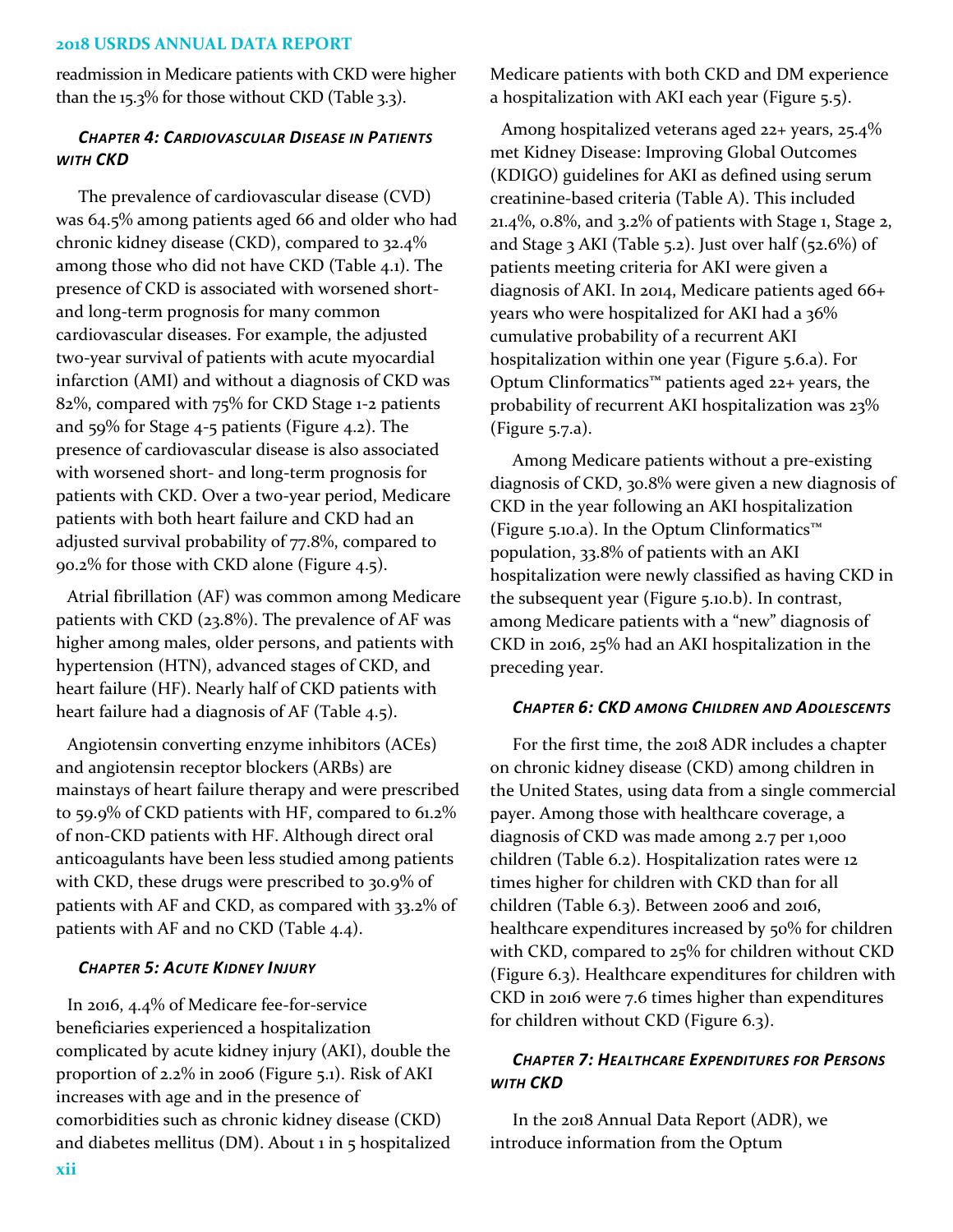Clinformatics™ DataMart for persons with Medicare Advantage and commercial managed care coverage to provide a more comprehensive examination of the financial costs necessary to provide care to beneficiaries with chronic kidney disease (CKD). Medicare spending for all beneficiaries who had CKD (12.5% of total) exceeded \$79 billion in 2016, an increase of 23% from 2015 (Tables 7.1 and 7.3). When adding an additional \$35 billion for end-stage renal disease (ESRD) costs (Figure 9.2), total Medicare spending on both CKD and ESRD was over \$114 billion, representing 23% of total Medicare fee-for-service (FFS) spending. In 2016, Medicare spending for beneficiaries with CKD aged 65 and older exceeded \$67 billion, representing 25% of all Medicare spending in this age group (Figure 7.1). Medicare expenditures for CKD were 20% higher in 2016 than in 2015 (\$55 billion).This was mostly due to an 18% increase in the ascertainment of CKD. Medicare spending for beneficiaries with CKD who were younger than age 65 (8% of total) exceeded \$12 billion in 2016, representing 18% of total spending in this age group (Table 7.3). Growth in total CKD spending has primarily been driven by an increase in the number of identified cases, particularly those in the earlier stages (CKD Stages 1-3). Over half of 2016 Medicare spending for beneficiaries aged 65 and older was for those who had diagnoses of CKD, diabetes mellitus (DM), or heart failure (HF; Figure 7.1). Spending per patient-year for those with all three chronic conditions of CKD, DM, and HF was more than twice as high (\$39,506) as for beneficiaries with only CKD (\$16,176; Table 7.1). The analysis of expenses for beneficiaries with CKD indicates the effect of cost-containment efforts in this population, and avenues for potential savings. Reduction in expenditures could be achieved through the prevention of disease progression to later stages of CKD, and prevention of the development of concurrent chronic conditions such as DM and HF.

# *CHAPTER 8: MEDICARE PART D PRESCRIPTION DRUG COVERAGE IN PATIENTS WITH CKD*

Approximately 73.7% of chronic kidney disease (CKD) patients enrolled in Medicare Part D in 2016, including both the fee-for-service stand-alone and Medicare Advantage plans. The Part D enrollment rate for the CKD group was slightly higher than in the

## **EXECUTIVE SUMMARY**

general Medicare population (69.5%; Figure 8.1). The percentage of Medicare beneficiaries who received the Low-income Subsidy (LIS) was higher for CKD patients across all age and race categories than in the general Medicare population (Figures 8.2 and 8.3). As compared to White beneficiaries (29.3%), much higher proportions of Asian (73.8%) and Black/ African American (62.8%) CKD Part D beneficiaries qualified for the LIS (Figure 8.3).

Among patients with stand-alone Part D plans, per person per year (PPPY) insurance spending on prescriptions was 1.6 times higher for Medicare patients with CKD than for general beneficiaries (\$4,941 vs. \$3,027) in 2016. Spending for CKD patients with Medicare Advantage plans was 1.6 times higher  $(*2,926, vs. $1,834),$  and 4.1 times higher for those with managed care coverage (\$4,164 vs. \$1,013; Figure 8.5.a). Total spending for Part D-covered medications in 2016 was more than twice as high for patients with the LIS than for those without, regardless of the presence of CKD. Patient out-of-pocket costs for LIS patients represented only a 1.2%-1.3% share of these total expenditures, as compared to 25.3%-27.0% in each of the non-LIS populations (Figure 8.5.b). Prescriptions for lipid-lowering agents, antibacterials, reninangiotensin-aldosterone system inhibitors, and βadrenergic blocking agents (beta blockers) were each filled by more than 50% of Medicare CKD patients during 2016 (Table 8.6). CKD patients with Medicare Advantage and managed care coverage showed similar patterns of use for these drug classes. By drug class, the highest medication expenditures for patients with CKD were for antidiabetic agents, followed by antineoplastic agents, antivirals, and lipid-lowering agents (Table 8.7). The overall proportions of CKD patients using prescription non-steroidal antiinflammatory agents (NSAIDs) and opioids were 16.4% and 43.8%, respectively (Figures 8.6-8.7).

# *VOLUME 2: END-STAGE RENAL DISEASE IN THE UNITED STATES*

Volume 2 of the ADR provides key statistics on end-stage renal disease (ESRD) in the United States and includes the following chapters: *Incidence, Prevalence, Patient Characteristics, and Treatment Modalities* (Chapter 1); *Clinical Indicators and*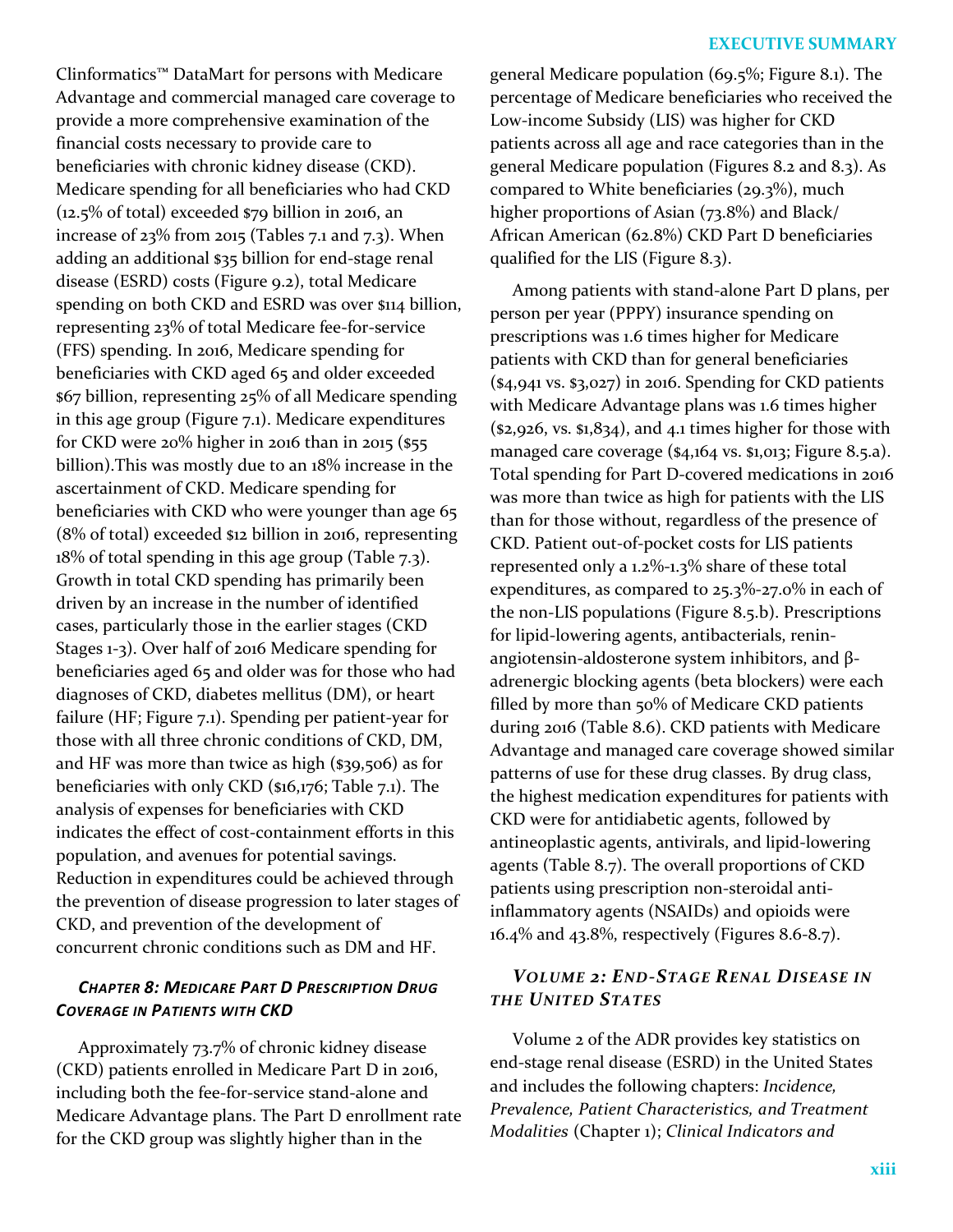*Preventive Care* (Chapter 2); *Vascular Access* (Chapter 3); *Hospitalizations, Readmissions, Emergency Department Visits, and Observation Stays*  (Chapter 4); *Mortality* (Chapter 5); *Transplantation* (Chapter 6); *ESRD among Children, Adolescents, and Young Adults* (Chapter 7); *Cardiovascular Disease in Patients with ESRD* (Chapter 8); *Healthcare Expenditures for Persons with ESRD* (Chapter 9); *Prescription Drug Coverage in Patients with ESRD*  (Chapter 10); *International Comparisons* (Chapter 11); and the USRDS Special Study Center report on *End-of-Life Care for Patients with ESRD* (Chapter 12). In addition, we also present a chapter on the Healthy People 2020 program, which assesses progress on the HP2020 kidney disease objectives.

# *CHAPTER 1: INCIDENCE, PREVALENCE, PATIENT CHARACTERISTICS, AND TREATMENT MODALITIES*

The age-sex-race standardized incidence rate of end-stage renal disease (ESRD) in the United States rose sharply in the 1980s and 1990s, leveled off in early 2006, and has declined slightly since its peak in 2006 (Figure 1.1). In 2016, there were 124,675 newly reported cases of ESRD; the unadjusted (crude) incidence rate was 373.4 per million/year (Table 1.1). Since 2011, the crude rate had risen; however, the standardized rate appears to have plateaued (Figure 1.1). In 2016, the agesex-standardized ESRD incidence rate ratio, compared with Whites, was 2.9 for Blacks/African Americans, 1.2 for American Indians/Alaska Natives, and 1.1 for Asians (Figure 1.5). All these represent reductions in the relative rate of ESRD for these populations compared to Whites over the past 16 years. The incidence rate ratio for Hispanics versus non-Hispanics was 1.3 (Figure 1.6). Based on 2013 data, the lifetime risk of being diagnosed with ESRD from birth was 4.0% in males and 2.9% in females. Among males, the lifetime risk ranged from a low of 3.4% in Whites to a high of 8.1% in Blacks/African Americans, while in females, it ranged from 2.3% in Whites to 6.8% in Blacks/African Americans. (Figure 1.7 and Table 1.3).

On December 31, 2016, there were 726,331 prevalent cases of ESRD; the crude prevalence was 2,160.7 per million in the U.S. population (Table 1.4). The number of prevalent ESRD cases has continued to rise by about 20,000 cases per year (Table 1.4). In contrast to the standardized incidence rate, the age-sex-racestandardized prevalence of ESRD has continued to increase since 2006 (Tables 1.1 and 1.4).

In 2016, 35.4% of incident ESRD patients received little or no pre-ESRD nephrology care (Table 1.8.a). Mean eGFR at initiation of dialysis in 2016 was 9.7 ml/min/1.73 m<sup>2</sup> (Table 1.10), down from a peak of 10.4 in 2010. The percentage of incident ESRD cases starting with eGFR ≥10 ml/min/1.73 m<sup>2</sup> rose from 12.9% in 1996 to 42.6% in 2010, but decreased to 38.6% in 2016 (Figure 1.19).

## *CHAPTER 2: CLINICAL INDICATORS AND PREVENTIVE CARE*

In May 2017, the majority (64.5%) of hemodialysis (HD) patients had hemoglobin (Hgb) levels from 10 to <12 g/dL, while 14.5% had Hgb ≥12 g/dL, 14.4% had Hgb from 9 to <10 g/dL, and 6.6% had Hgb <9 g/dL. The mean Hgb was 10.8 g/dL (Figure 2.1.b). The majority (56.1%) of peritoneal dialysis (PD) patients had Hgb levels from 10 to <12 g/dL, while 21.4% had Hgb ≥12 g/dL, 15.2% had Hgb from 9 to <10 g/dL, and 7.3% had Hgb <9  $g/dL$ . The mean Hgb was 10.9  $g/dL$ (Figure 2.1.b). As of 2016, three different erythropoiesis-stimulating agents (ESAs) were prescribed to dialysis patients in the United States. December 2016 claims data indicated monthly use rates among HD patients on dialysis ≥90 days of 34.4% for epoetin (EPO) alfa, 17.9% for darbepoetin, and 24.4% for pegylated EPO (PEG-EPO) beta. Twentytwo percent of HD patients were not using an ESA. Among PD patients, 31.2% were using EPO alfa, 13.0% darbepoetin, and 13.1% PEG-EPO, while 41.7% of PD patients were not using an ESA (Figures 2.2.d and 2.8.d.). For U.S. HD patients between 2015 and 2016, a small increase was seen in monthly percent intravenous (IV) iron use (60.0% to 61.8%), whereas, mean monthly IV iron dose declined slightly (from 294.1 mg to 291.8 mg; Figure 2.4). Similarly, for PD patients a small increase was also seen in monthly percent IV iron use (25.3% to 26.5%) and decline in mean monthly IV iron dose (from 196.2 mg to 190.9 mg; Figure 2.10). Serum ferritin levels increased slightly in all dialysis patients from 2015 to 2017. As of May 2017, 30.4% and 25.5% of HD patients had serum ferritin levels of 801-1200 and >1200 ng/mL. Among PD patients, 22.4% and 17.2% had serum ferritin levels of 801-1200 and >1200 ng/mL (Figures 2.6 and 2.12).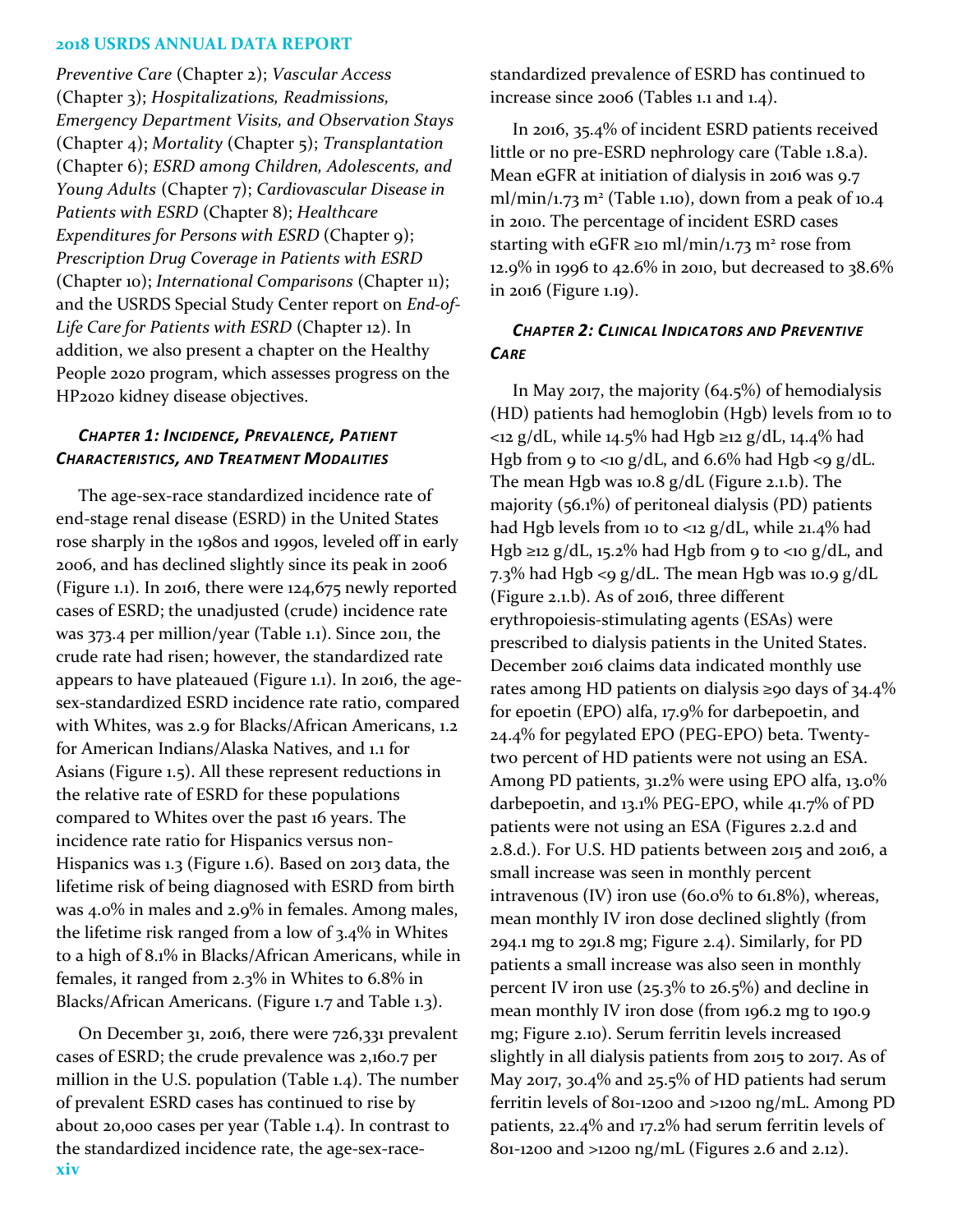In May 2017, 60.5% of HD and 57.5% of PD patients had serum calcium levels within the range of 8.4-9.5 mg/dL. About 1.3% of HD patients and 1.9% of PD patients had serum calcium levels greater than 10.2 mg/dL, and 16.9% of HD patients and 23.1% of PD patients had serum calcium levels less than 8.4 mg/dL (Figures 2.14 and 2.15). Serum phosphorus levels were greater than 4.5 mg/dL among 66.1% of HD patients and 71.6% of PD patients (Figures 2.16 and 2.17).

In the 2015-2016 flu season, 71.3% of patients received an influenza vaccination. Although this rate has been stable over the last two years, the percent vaccinated has increased from 59.3% a decade earlier (Figure 2.19.a).

## *CHAPTER 3: VASCULAR ACCESS*

In 2016, 80% of patients were using a catheter at hemodialysis (HD) initiation (Figure 3.1). At 90 days after the initiation of HD, 69% of patients were still using catheters (Figure 3.7.a). The percentage of patients using an arteriovenous (AV) fistula or with a maturing AV fistula at HD initiation increased from 28.9% to 33% over the same period (Figure 3.1). AV fistula use at HD initiation rose from 12% to 17% over the period 2005-2016 (Figure 3.1). AV fistula use increased to 64% by the end of one year on HD, and to 71% by the end of two years (Figure 3.7.a). The proportion of patients with an AV graft for vascular access was 3% at HD initiation, 15% at one year after initiation, and 17% at two years (Figure 3.7.a). At one year after HD initiation, 79% of patients were using either an AV fistula or AV graft without the presence of a catheter. By two years, this number rose to 88% (Figure 3.7.a). Of AV fistulas placed between June 2014 and May 2016, 39% failed to mature sufficiently for use in dialysis. Of those that did mature, the median time to first use was 108 days (Table 3.7). Patient demographic characteristics appear to contribute to success with AV fistula; at younger ages, the percent of AV fistulas that successfully mature is higher and the median time to first use is somewhat shorter (Table 3.7). Males had a higher AV fistula maturation rate compared to females, as well as shorter time to first use. Blacks were observed to have the highest AV fistula maturation failure rates.

# *CHAPTER 4: HOSPITALIZATIONS, READMISSIONS, EMERGENCY DEPARTMENT VISITS, AND OBSERVATION STAYS*

End-stage renal disease (ESRD) patients continue to experience a relatively high frequency of hospitalization, although over the last decade the frequency of admissions has declined. Between 2007 and 2016, the adjusted hospital admission rate for dialysis patients declined from 2.0 to 1.7 per patientyear (PPY), a reduction of 15%. During that same period, the admission rate for transplant patients declined from 1.0 to 0.8 PPY, a 20% reduction (Figure 4.1). Hospitalization rates for hemodialysis (HD) patients were highest in their first year but fell considerably through the first three years of HD, whereas peritoneal dialysis (PD) patients generally experienced increasing hospitalization rates many years after dialysis initiation (Figure 4.3). All-cause hospitalization rates among adult HD patients decreased by 14.2% from 2007 to 2014 and remained stable in 2015-2016 (see Table 4.1). Hospitalizations due to cardiovascular events and those for vascular access infection fell by 18.9% and 54.6% from 2007 to 2016, respectively. Select patient groups continue to exhibit more frequent hospitalization. For 2015-2016, adjusted HD patient hospitalization rates were higher for those aged 22–44 years or 75 years and older, females, and those of non-Hispanic White or Black/African American race, and for those who had diabetes as their primary cause of kidney failure (Table 4.1).

The frequency of dialysis patient visits to the emergency department (ED) has increased over time. Between 2007 and 2016, unadjusted ED visit rates for HD patients increased from 2.6 to 3.0 PPY, while rates for peritoneal dialysis (PD) patients increased from 2.2 to 2.4 PPY, and rates for transplant patients increased from 1.3 to 1.4 PPY (Figure 4.14). Observation stays were relatively rare for ESRD patients, but approximately doubled in frequency from 2007-2016. Unadjusted rates of observation stays for HD patients increased from 0.16 to 0.38 PPY, while rates for PD patients increased from 0.12 to 0.25 PPY, and rates for transplant patients increased from 0.08 to 0.15 PPY (Figure 4.17).

Among ESRD patients in 2016, more than one in three live hospital discharges were followed by a readmission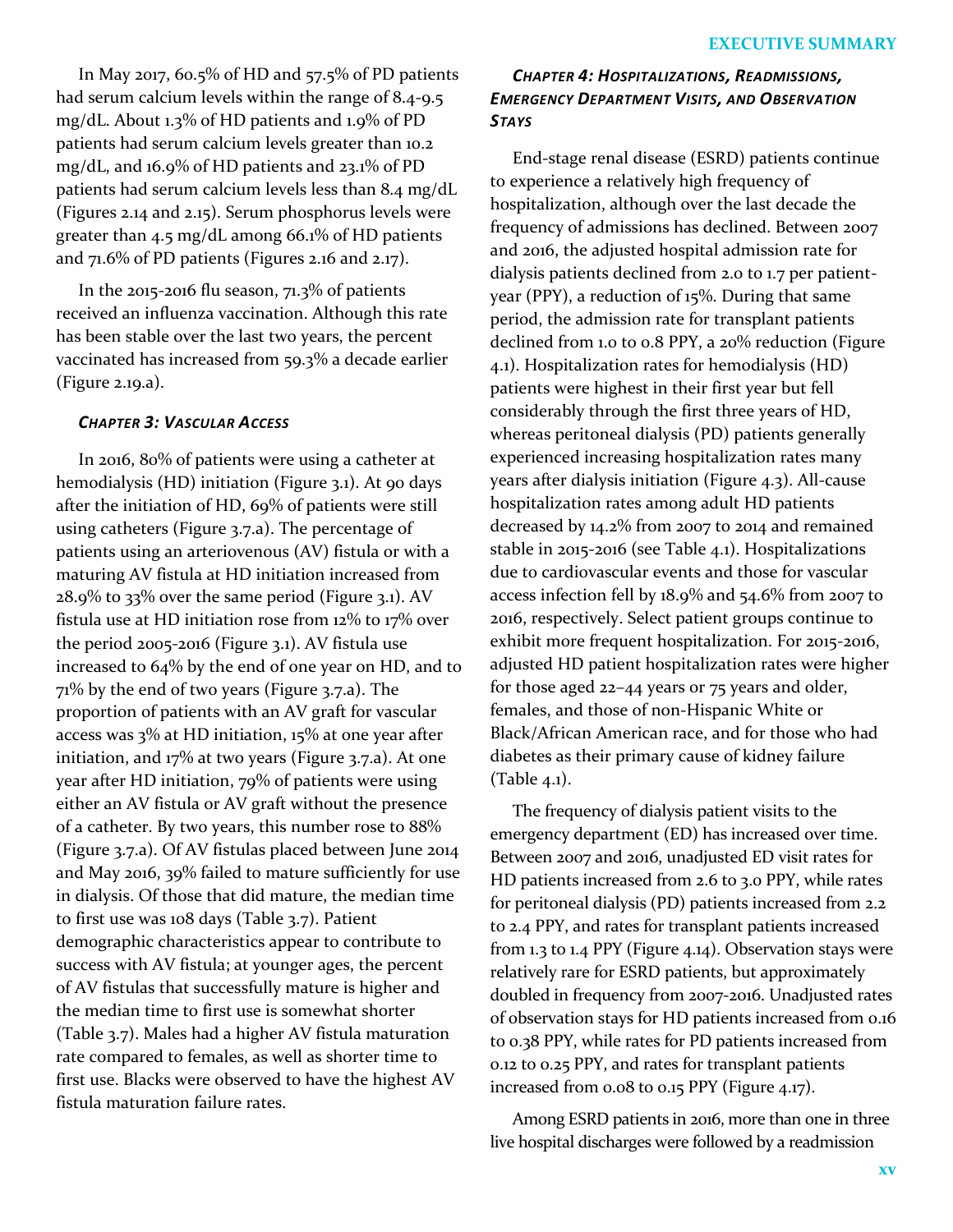within 30 days  $(35.4\%)$ , compared to 21.6% for patients with chronic kidney disease (CKD) and only 15.3% for older Medicare beneficiaries without a diagnosis of kidney disease (Figure 4.7). The frequency of 30-day readmissions among dialysis patients was stable from 2007-2011 at approximately 39%, fell somewhat in 2012-2013, and has remained at approximately 37% during 2014-2016. Readmissions for transplant patients were approximately 8 percentage points lower but followed a similar time trend (Figure 4.8).

## *CHAPTER 5: MORTALITY*

The decline in mortality in the end-stage renal disease (ESRD) population has important implications for both patients and resource allocation. Increasing lifespan among ESRD patients is a primary reason for continued growth in the prevalent ESRD population. The relative decline in mortality for dialysis patients in the past 20 years has been similar to that of Medicare patients with cancer and diabetes, and greater than for Medicare patients with cerebrovascular disease or an acute myocardial infarction (Table 5.5, Figure 5.5). In 2016, adjusted mortality rates for ESRD, dialysis, and transplant patients were 134, 164, and 29 per 1,000 patient-years. By dialysis modality, mortality rates were 166 for hemodialysis (HD) patients and 154 for peritoneal dialysis (PD) patients, per 1,000 patientyears (Figure 5.1). Between 2001 and 2016, adjusted mortality rates decreased for dialysis patients by 29%. The net reductions in mortality from 2001 to 2016 were 28% for HD patients and 43% for PD patients (Figure 5.1). Between 2001 and 2016, unadjusted (crude) mortality rates decreased by 2% for transplant recipients. After accounting for changes in population characteristics (primarily increasing age), trends in post-transplant mortality were much more pronounced, with adjusted mortality rates decreasing by 40% (Figure 5.1). Patterns of mortality during the first year of dialysis differed substantially by modality. For HD patients, reported mortality was highest in month two, but declined thereafter; this effect was more pronounced for patients aged 65 and older. In contrast, mortality for PD patients was relatively low initially, but rose slightly over the course of the year (Figure 5.3). Dialysis patients over the age of 65 continued to have substantially higher mortality compared to the general population and Medicare

populations with cancer, diabetes, or cardiovascular disease.

## *CHAPTER 6: TRANSPLANTATION*

In 2016, 20,161 kidney transplants were performed in the United States (19,301 were kidney-alone; Figure 6.6). Fewer than a third (28%) of kidneys transplanted in 2016 were from living donors (Figure 6.6). From 2015 to 2016, the cumulative number of recipients with a functioning kidney transplant increased by 3.4%, from 208,032 to a total of 215,061 (Figure 6.7). On December 31, 2016, the kidney transplant waiting list had 81,418 candidates on dialysis, 51,238 (62.9%) of whom were active. Eighty-five percent of all candidates were awaiting their first transplant (Figure 6.1). Among candidates newly wait-listed for either a first or repeat kidney-alone transplant (living or deceased-donor) during 2011, the median waiting time to transplant was 4.0 years (Figure 6.4). This waiting time varied greatly by region of the country, from a low of 1.4 years in Nebraska to a high of 5.1 years in Georgia (Reference Table E.2.2). The number of deceased kidney donors, aged 1-74 years, with at least one kidney retrieved increased by 62.7%, from 5,981 in 2001 to 9,732 in 2016 (Figure 6.19.a).

The rate of kidney donation from deceased Blacks/African Americans nearly doubled from 2002 to 2016, from 4.5 to 7.9 donations per 1,000 deaths (Figure 6.21.b). This rate overtook that of Whites in 2009. Asians consistently had the highest rate of deceased kidney donation during this time, at about 9 per 1,000 deaths. The number of kidney paired donation transplants has risen sharply since 2005, with 642 performed in 2016, which represented 11% of living-donor transplants that year. The rate plateaued during 2012-2014 but increased again in 2016 (Figure 6.18). Since 1999, the probabilities of graft survival have improved among recipients of both living and deceased-donor kidney transplants, over both the short-term (one-year survival) and long-term (five and ten-year survival) (Figure 6.25). In 2015, the probabilities of one-year graft survival were 93% for deceased and 98% for living-donor kidney transplant recipients (Figure 6.25). In 2015, the probabilities of patient survival within one-year post-transplant were 96% and 99% of deceased- and living-donor kidney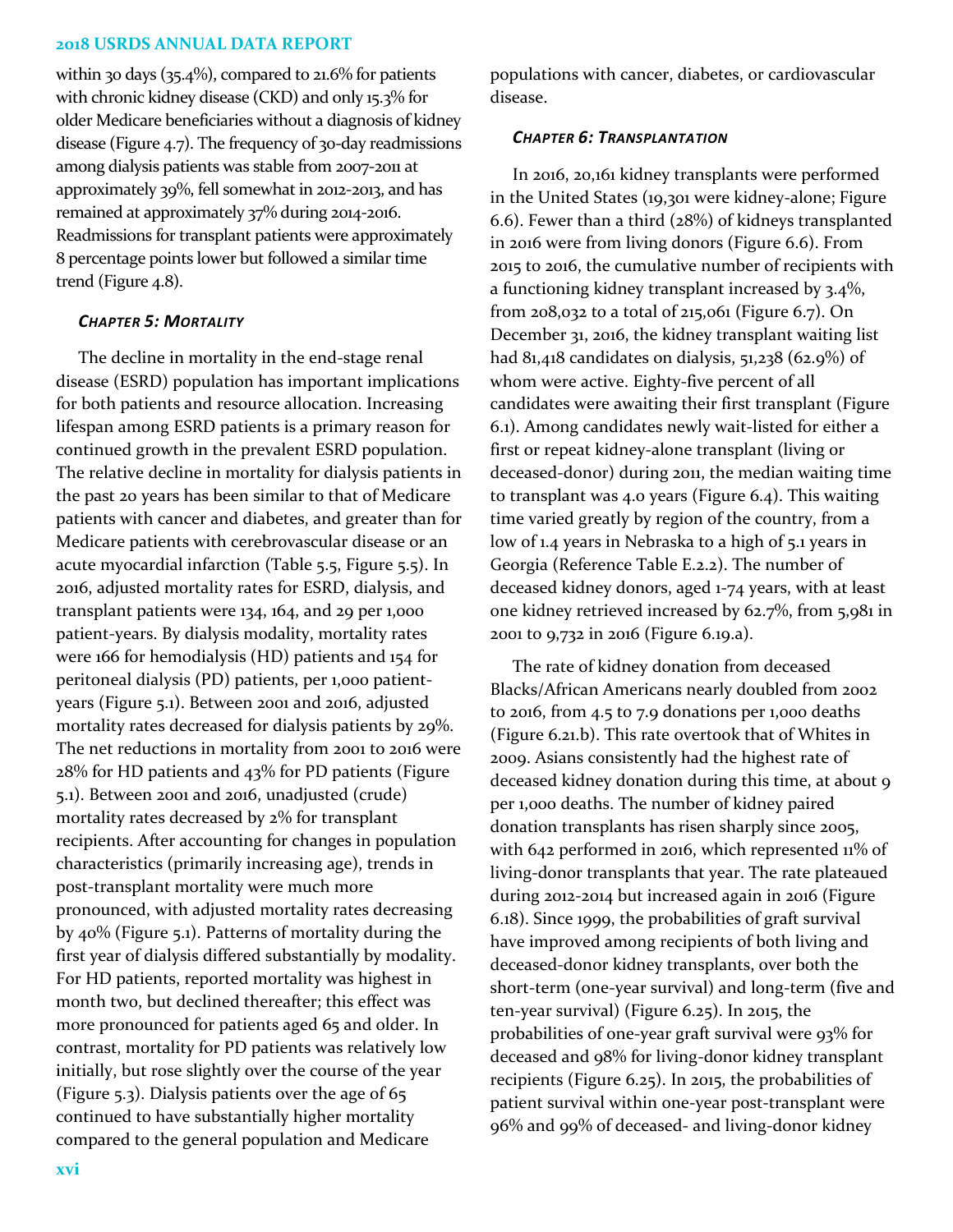transplant recipients (Figure 2.6). The one-year graftsurvival and patient-survival advantages experienced by living-donor transplant recipients persisted at five and ten years post-transplant (Figures 6.25 and 6.26).

# *CHAPTER 7: ESRD AMONG CHILDREN, ADOLESCENTS, AND YOUNG ADULTS*

The number of children and adolescents beginning end-stage renal disease (ESRD) care is steadily decreasing from a high of 17.5 per million in 2004 to 13.8 per million population in 2016, representing a decrease of 21.1% (Figure 7.1.a). As of December 31, 2016, the point prevalence of children and adolescents, 0 to 21 years of age, with ESRD was 9,721, or 99.1 per million population (Figure 7.1.b). The one-year ESRD patient mortality decreased by 20.4% over the last decade, with the greatest improvement observed in the 0-4 year age group with a 35.0% decrease. (Figures 7.8.a and 7.8.b). Twenty percent of incident and 72% of prevalent children and adolescents with ESRD have kidney transplants, in 2016 (Figures 7.1.a and 7.1.b). Since 1978, a total of 19,441 survivors of childhood onset ESRD have transitioned into adulthood and 81% of these individuals were still alive as of December 31, 2016 (Figure 7.17).

# *CHAPTER 8: CARDIOVASCULAR DISEASE (CVD) IN PATIENTS WITH ESRD*

Cardiovascular disease (CVD) is common in adult end-stage renal disease (ESRD) patients, with coronary artery disease (CAD) and heart failure (HF) being the most common conditions (Table 8.1). Even relatively young ESRD patients—those aged 22-44 and 45-64 years—are likely to suffer from cardiovascular disease (Figures 8.2.a and 8.2.b). The presence of cardiovascular disease is associated with both worse short- and long-term survival in adult ESRD patients (Figure 8.3). Only about two-thirds of dialysis or transplant patients with acute myocardial infarction (AMI) received beta-blocker medications. Similarly, among ESRD patients with HF, fewer than half received angiotensin converting enzyme inhibitors (ACEIs) and angiotensin receptor blockers (ARBs). Although many ESRD patients with atrial fibrillation (AF) are at elevated risk of stroke, only about onethird of dialysis patients with AF were treated with warfarin (Table 8.3).

# *CHAPTER 9: HEALTHCARE EXPENDITURES FOR PERSONS WITH ESRD*

Between 2015 and 2016, Medicare fee-for-service spending for beneficiaries with end-stage renal disease (ESRD) rose by 4.6%, from \$33.8 billion to \$35.4 billion, accounting for 7.2% of overall Medicare paid claims, a figure that has remained stable since 2004 (Figure 9.2). This marks the fifth year of modest growth relative to historical trends, and follows the 2011 implementation of the bundled payment system. When \$79 billion in expenditures for chronic kidney disease (CKD) are added, total Medicare expenditures for both CKD and ESRD are over \$114 billion, an increase of 16%. In 2016, ESRD spending per person per year (PPPY) increased by 2.5% (Figure 9.4). For the second year in a row, most of the increase in Medicare expenditures for beneficiaries with ESRD was attributable to higher PPPY spending, rather than growth in the number of covered lives. For hemodialysis (HD) care, both total and PPPY spending increased between 2015 (\$26.8 billion and \$88,782) and 2016 (\$28.0 billion and \$90,971) (Figures 9.7 and 9.8). During this period, total peritoneal dialysis (PD) spending grew by 5.7%, as the share of patients receiving PD continued to rise. However, while PPPY spending on PD rose 1.4% from 2015 to 2016, PD remained less costly on a per-patient basis than HD (Figures 9.7 and 9.8). Total and PPPY kidney transplant spending have increased by 4.6% and 2.1%. Total spending for transplant patients increased from \$3.3 billion to \$3.4 billion, and per capita spending increased from \$34,080 to \$34,780 (Figures 9.7 and 9.8). Total inpatient spending for patients with ESRD grew rapidly from 2004 until 2009, followed by slower growth from 2009 until 2011, remained quite stable from 2011 to 2015, but then increased by 5.3% in 2016  $(Figure 9.5)$ .

# *CHAPTER 10: PRESCRIPTION DRUG COVERAGE IN PATIENTS WITH ESRD*

In 2018, this chapter continues to report on analgesic use and updates the map of non-steroidal anti-inflammatory agents (NSAIDs) and opioid use in the United States using 2016 data. Further, because of increasing use of high-cost antivirals nationally, this year we investigate the spending and utilization rates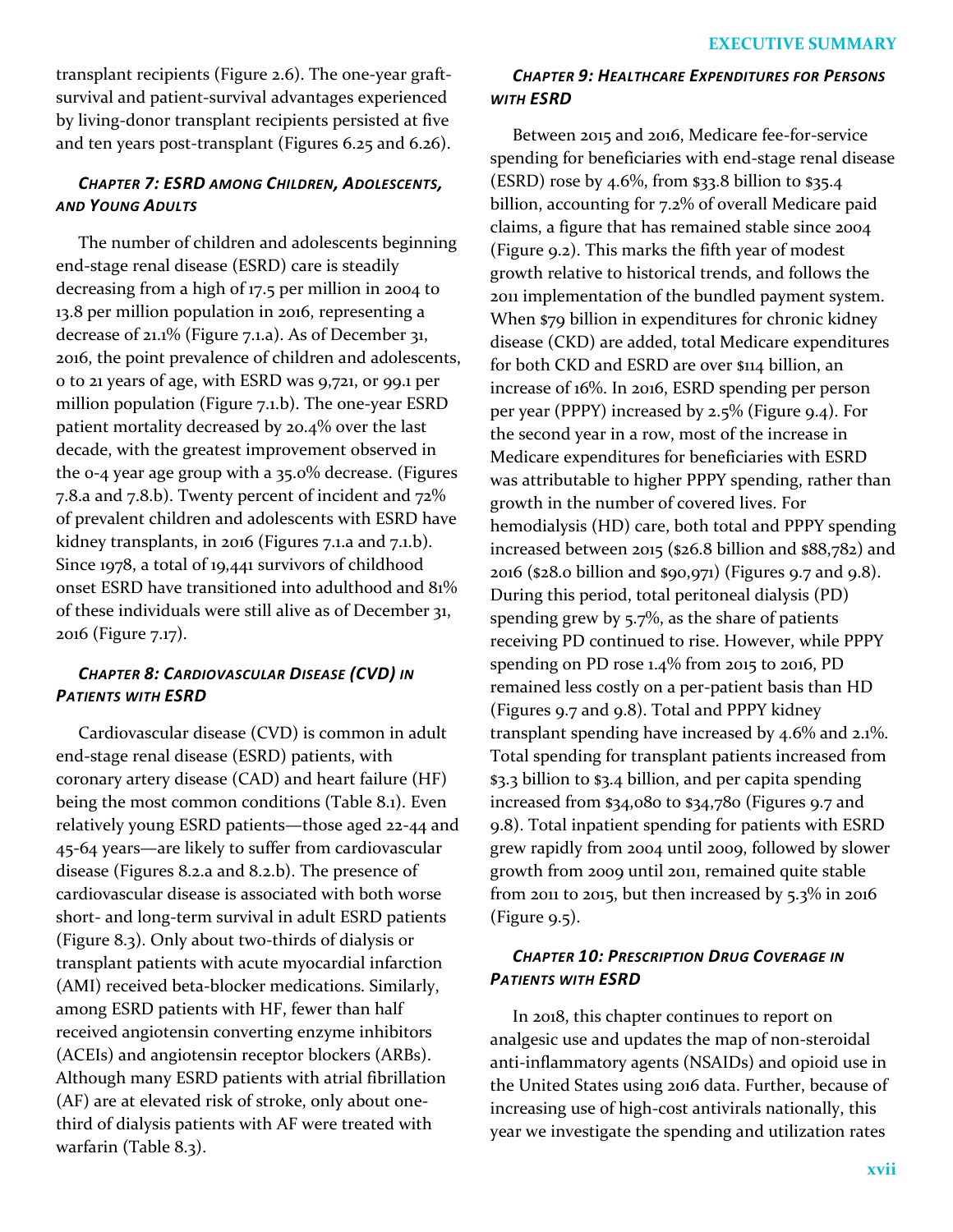of antivirals, including prescription antiretrovirals, nucleosides and nucleotides, and protease inhibitors.

Among beneficiaries with Medicare Part D enrollment, a higher proportion of those treated with hemodialysis (HD; 65.5%), peritoneal dialysis (PD; 52.3%), and kidney transplant (50.3%) received the Low-income Subsidy (LIS) than did the general Medicare population (30.2%; Figure 10.1). In 2016, per patient per year (PPPY) Medicare Part D spending on prescriptions for end-stage renal disease (ESRD) patients with stand-alone Part D plans was 4.1 times higher than among the general Medicare population (\$13,310 vs. \$3,559; Figure 10.5.a). Of patients enrolled in stand-alone Part D plans, dialysis patients had a higher PPPY spending on prescriptions than did transplant patients (HD, \$14,922; PD, \$13,882; transplant, \$8,693; Figure 10.5.a). In both the general Medicare and ESRD populations, PPPY Part D spending was 2.8-3.6 times greater for beneficiaries with LIS benefits than for those without. This difference reflects both higher utilization among those with LIS benefits and the higher share of spending covered by Medicare for LIS beneficiaries. LIS beneficiaries' out-of-pocket costs represented only 0.6%-1.2% of total Part D expenditures, compared to 21.6-26.9% in the non-LIS populations (Figure 10.5.b). In 2016, ESRD patients were most frequently prescribed ion-removing agents, β-adrenergic blocking agents (beta blockers), antibacterials, analgesics, antipyretics, and lipid-lowering agents (Table 10.6). The highest costing medications for ESRD patients were ion-removing agents, cinacalcet, antidiabetic agents, antivirals, and immunosuppressive agents (Table 10.7). In the United States, the overall proportions of ESRD patients using prescription NSAIDs and opioids were 8.3% and 49.0%, respectively (Figures 10.6 and 10.7). In 2016, approximately 5.8%, 5.6%, and  $24.1\%$  of HD, PD, and transplant patients had at least one filled prescription antiviral; PPPY Medicare Part D spending among these users was \$918, \$844, and \$2,104, respectively (Figures 10.9 and 10.10).

#### *CHAPTER 11: INTERNATIONAL COMPARISONS*

This chapter now includes data received from 74 countries. In 2016, as seen over the past decade,

Mexico reported the highest incidence of treated endstage renal disease (ESRD), with rates of 493, 378, and 355 patients per million general population (PMP; Figure 11.2), respectively. Nearly 40% of countries had incidence rates of treated ESRD <120 patients PMP, with South Africa reporting the lowest incidence rate of 22 treated ESRD patients PMP in 2016. In 2016, large variation was seen across countries in whether diabetes mellitus (DM) was the primary cause of ESRD among incident treated ESRD patients, ranging from approximately 66% of incident treated ESRD patients in Malaysia, Singapore, and the Jalisco region of Mexico, to less than 16% in Norway, Latvia, and Romania (Figure 11.4.b). From 2003 to 2016, the Jalisco region of Mexico and Malaysia had the highest average yearly increases overall in the rates of ESRD incidence due to diabetes (Figure 11.5). In 2016, among young adults (aged 20-44 years), the United States reported the highest ESRD incidence rate at 134 PMP, followed by Malaysia at 111 PMP, with most countries having treated ESRD incidence rates <50 PMP in this young age group (Figure 11.7a). Large international variation exists in the use of the different renal replacement therapies (RRT; Figure 11.12). In approximately onefourth of countries, 50%-70% of treated ESRD patients are living with a kidney transplant—particularly in northern European countries. In contrast, in approximately one-third of countries, less than 20% of treated ESRD patients are living with a kidney transplant. In most nations, in-center hemodialysis (HD) was the predominant RRT modality. *VOLUME 3, CHAPTER 1: HEALTHY PEOPLE* 

Taiwan, the United States, and the Jalisco region of

# *2020*

In this chapter, we examine data for 10 Healthy People 2020 (HP2020) objectives spanning 19 total indicators for which the USRDS serves as the official data source. As in previous Annual Data Reports (ADR), we present data overall, and stratified by race, sex, and age groups to highlight any disparities in progress. In 2016, 11 of the 18 HP2020 indicators with specific targets met the established goals. Key areas where substantial improvement has been observed include mortality among dialysis patients and vascular access. Conversely, the incidence rates of end-stage renal disease (ESRD) overall, and ESRD due to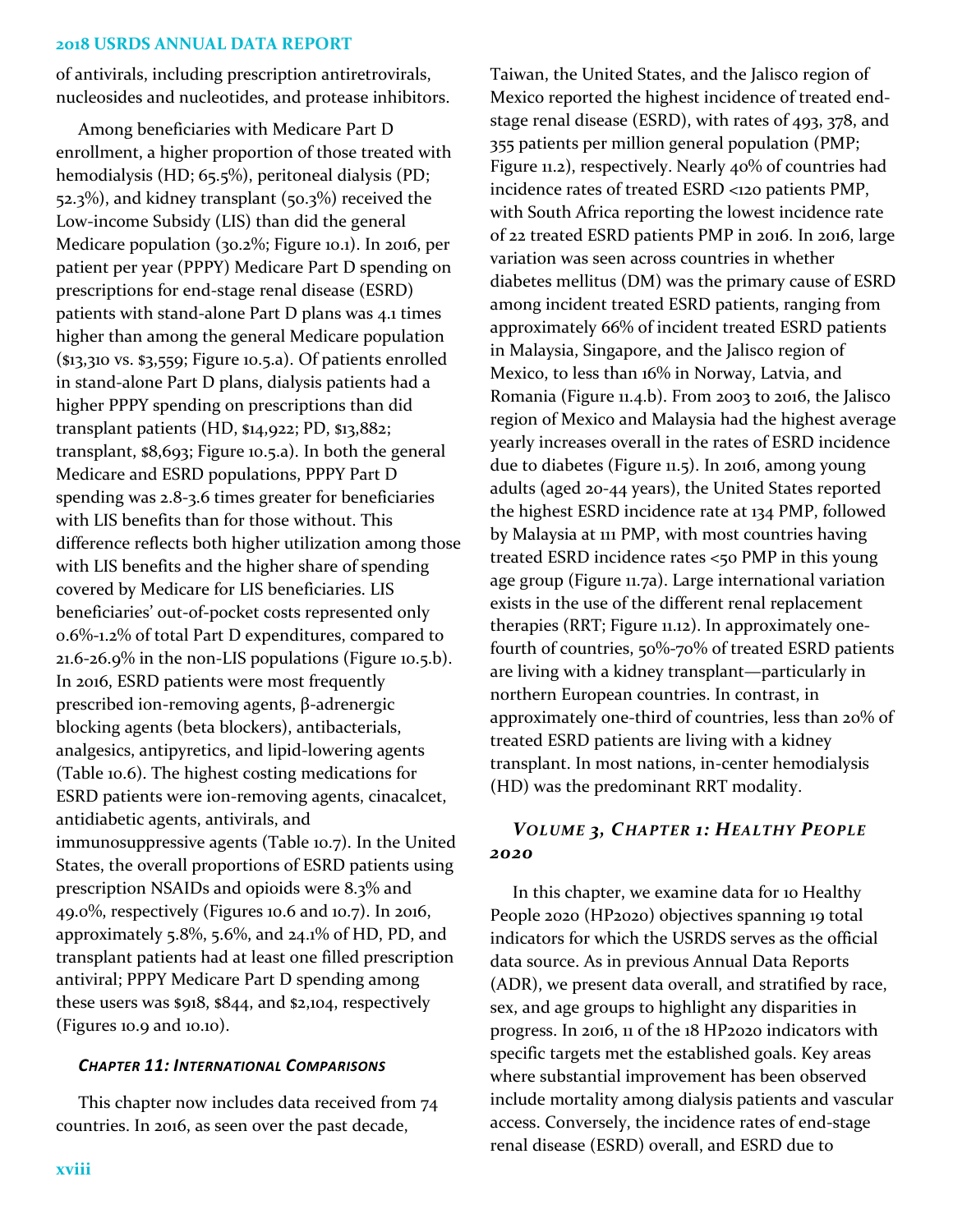## **EXECUTIVE SUMMARY**

diabetes, remain above HP2020 targets. State-level comparison maps showed marked geographic variation for HP2020 Objectives CKD-10 (Proportion of ESRD patients receiving care from a nephrologist at least 12 months before the start of renal replacement therapy; Figure 1) and CKD-13.1 (Proportion of patients receiving a kidney transplant within three years of end-stage renal disease; Figure 2). Forty-eight states achieved the HP2020 target for CKD-10, while nine achieved the target for CKD-13.1. For HP2020 objectives relating to vascular access, we present data from CROWNWeb examining HP2020 Objectives CKD 11-1 (Proportion of adult hemodialysis patients who use arteriovenous fistulas as the primary mode of

vascular access; Table 9) and CKD 11-2 (Proportion of adult hemodialysis patients who use catheters as the only mode of vascular access; Table 10). In 2016, the overall proportion of prevalent patients using an arteriovenous fistula was 64.1%, and this appears to have plateaued since 2012. The all-cause mortality among prevalent dialysis patients in 2016 was 173.1 deaths per 1,000 patient-years (HP2020 objective CKD-14.1, Table 15). This rate represents a 16.8% decrease in the mortality rate since 2007. While this rate is lower than in 2015 (174.0 deaths per 1,000 patient-years), it is still higher than in 2014, when the rate was lower than it has ever been at 171.6 deaths per 1,000 patient-years.